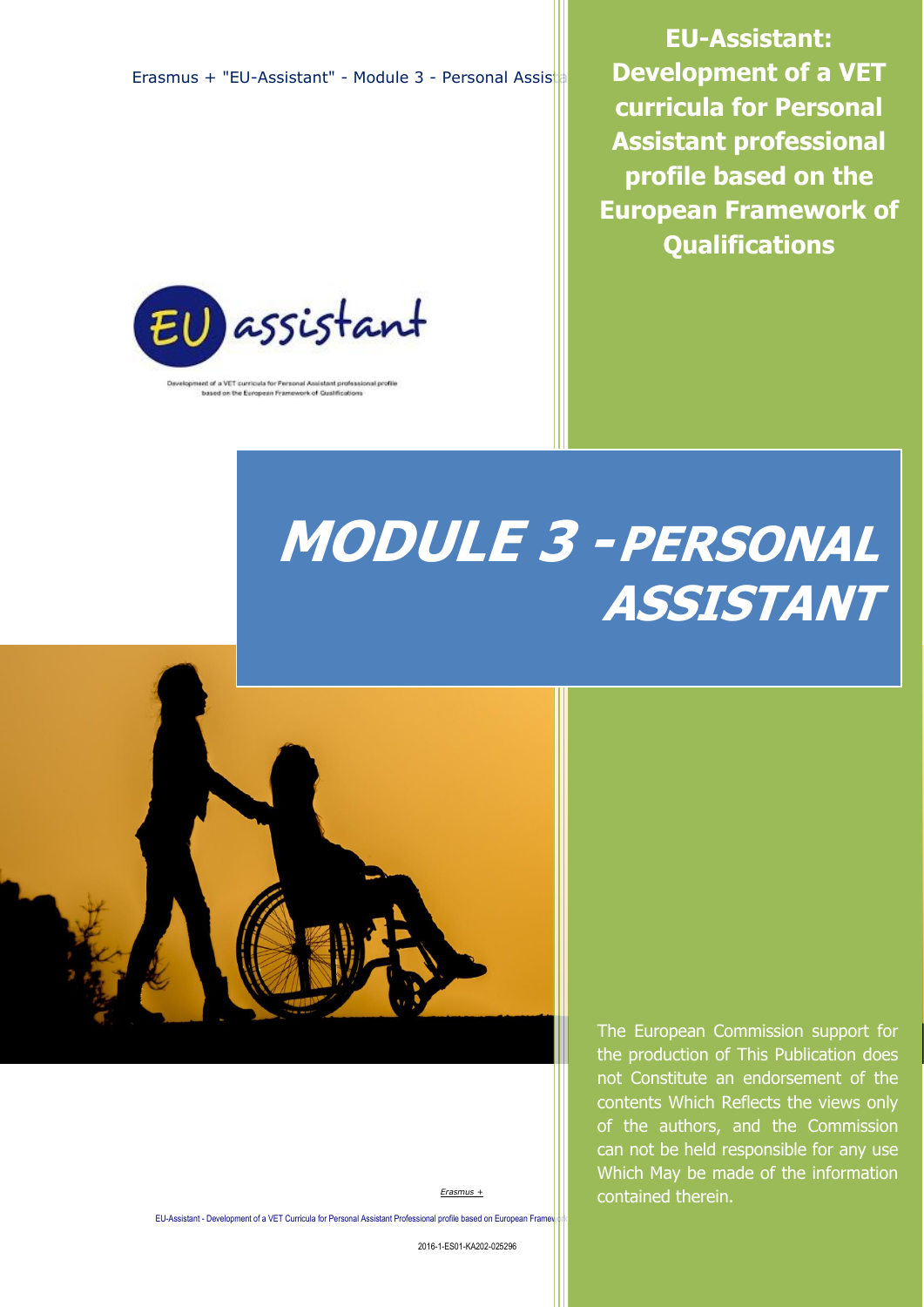



# **TABLE OF CONTENTS**

| 1. |                                                              |  |
|----|--------------------------------------------------------------|--|
| 2. |                                                              |  |
| 3. |                                                              |  |
| 4. | <b>FUNCTIONS AND COMPETENCES OF PERSONAL</b>                 |  |
|    |                                                              |  |
|    |                                                              |  |
|    |                                                              |  |
|    | 4.3. Personal Support Plan for Independent Living (PSPIL) 14 |  |
| 5. | FEATURES OF A GOOD PERSONAL ASISTANT15                       |  |
| 6. |                                                              |  |
| 7. |                                                              |  |
| 8. |                                                              |  |
|    |                                                              |  |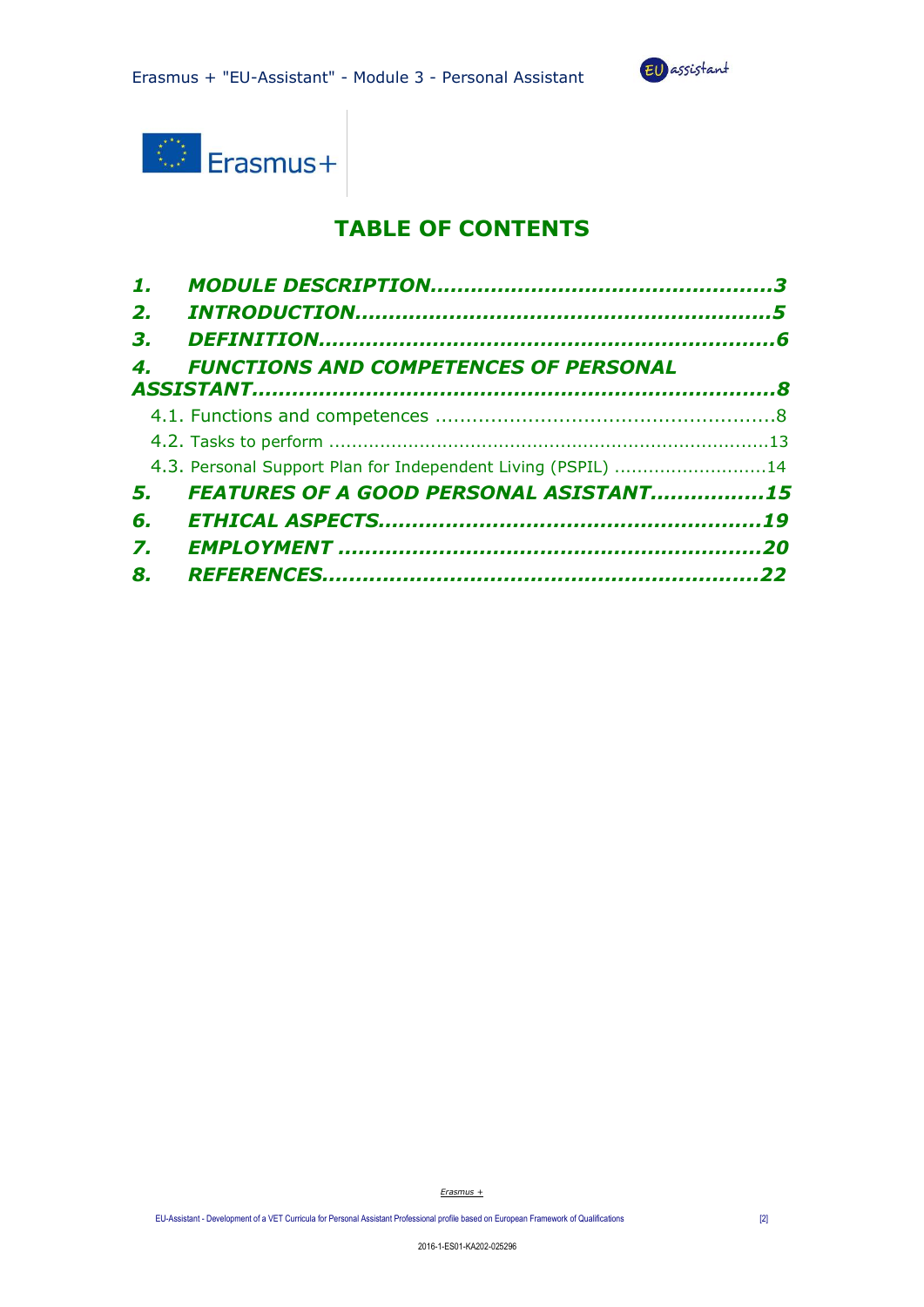**【1】 【1】 【1】 【1】 】 【1】 】 【1】 】 【1】 】 【1】 】 【1】 】 【1】 】 【1】 】 【1】 】** 



# **1. MODULE DESCRIPTION**

| <b>MODULE TITLE</b>                   | PERSONAL ASSISTANT                                                                                                                                                                                                                                                                                              |  |
|---------------------------------------|-----------------------------------------------------------------------------------------------------------------------------------------------------------------------------------------------------------------------------------------------------------------------------------------------------------------|--|
| <b>KEYWORDS</b>                       | assistant, contract, functional diversity,<br>functions, competences, personal assistance                                                                                                                                                                                                                       |  |
| <b>TARGET GROUP</b>                   | This module will be aimed at those who<br>want to know what the figure of Personal<br>Assistance is.                                                                                                                                                                                                            |  |
| <b>LEVEL</b>                          | medium                                                                                                                                                                                                                                                                                                          |  |
| <b>CAREER</b><br><b>OPPORTUNITIES</b> | People who want to become Personal<br>Assistant for people with functional<br>diversity.                                                                                                                                                                                                                        |  |
| <b>AIMS OF MODULE</b>                 | This module provides participants with<br>practical knowledge, understanding,<br>resources and opportunities to learn how to<br>work as a personal assistant.<br>The student will know what the personal<br>assistance, the characteristics of this work,<br>its functions and how to develop them<br>properly. |  |
| <b>OUTCOMES</b><br><b>LEARNING</b>    | Upon completion of this module, the<br>participant will have learned what the PA is,<br>what their competences are and how the<br>contract and regulation are.                                                                                                                                                  |  |

*Erasmus +*

EU-Assistant - Development of a VET Curricula for Personal Assistant Professional profile based on European Framework of Qualifications [3]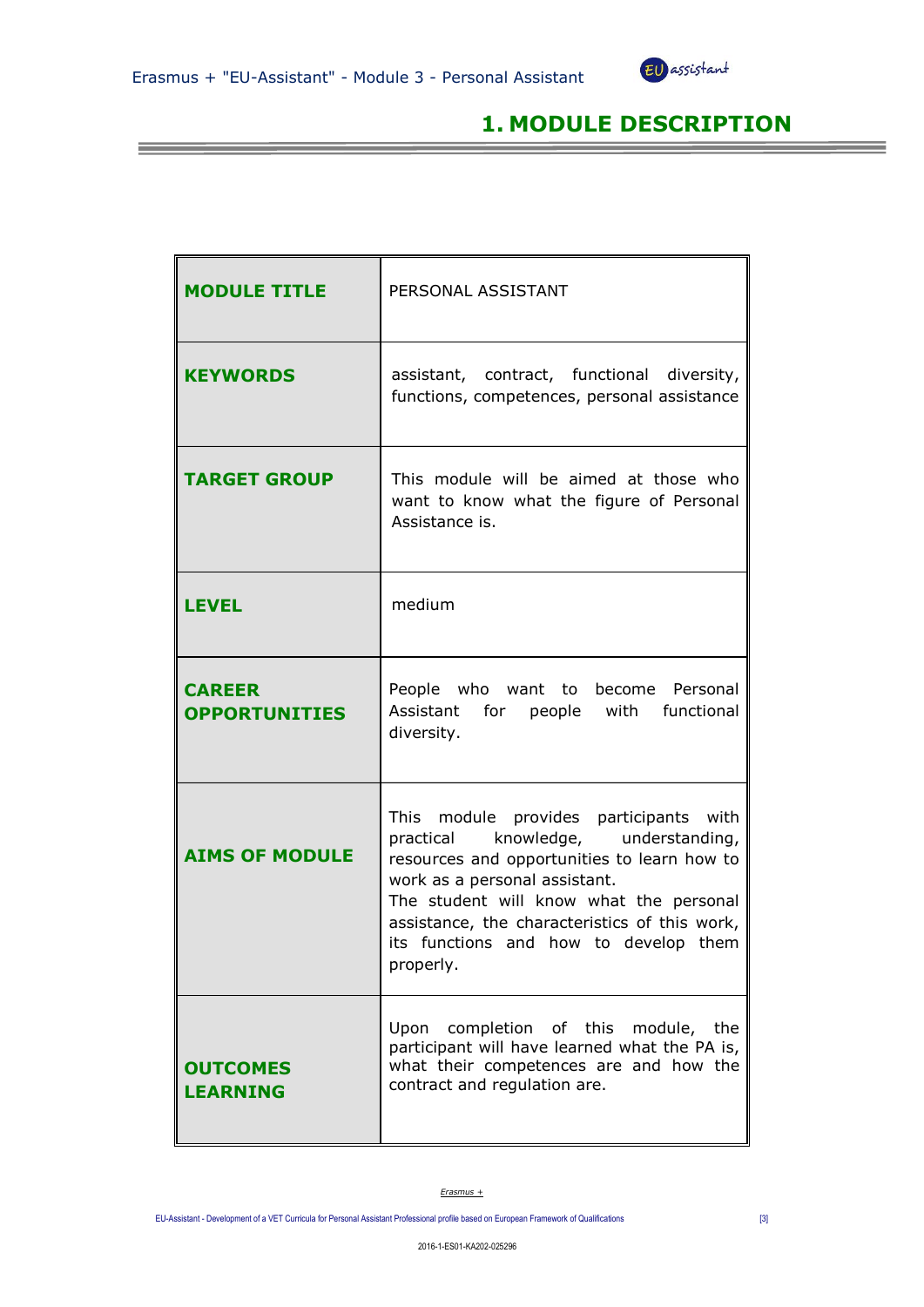

| <b>PREREQUISITE (S)</b><br><b>SKILLS:</b>  | Basic use of ICT.                                                                                                                                                                                 |
|--------------------------------------------|---------------------------------------------------------------------------------------------------------------------------------------------------------------------------------------------------|
| <b>PREREQUISITE (S)</b><br><b>COURSE:</b>  | none                                                                                                                                                                                              |
| <b>GUIDED LEARNING</b><br><b>HOURS:</b>    | 12                                                                                                                                                                                                |
| <b>COMPENTENCY</b>                         | The student understands what the Personal<br>Assistant is and what his role is in relation to<br>the user.                                                                                        |
| <b>ASSESMENT</b>                           | The evaluation will consist of a multiple<br>choice type test and develop response<br>exercise, which will test the knowledge and<br>understanding of students through learning<br>outcomes test. |
| <b>CATEGORY</b>                            | cost (cost optimization)<br>time (efficient time management)<br>s-quality (service quality)<br>m-quality (management quality)                                                                     |
| <b>SUPLEMANTARY</b><br><b>MATERIAL (S)</b> | none                                                                                                                                                                                              |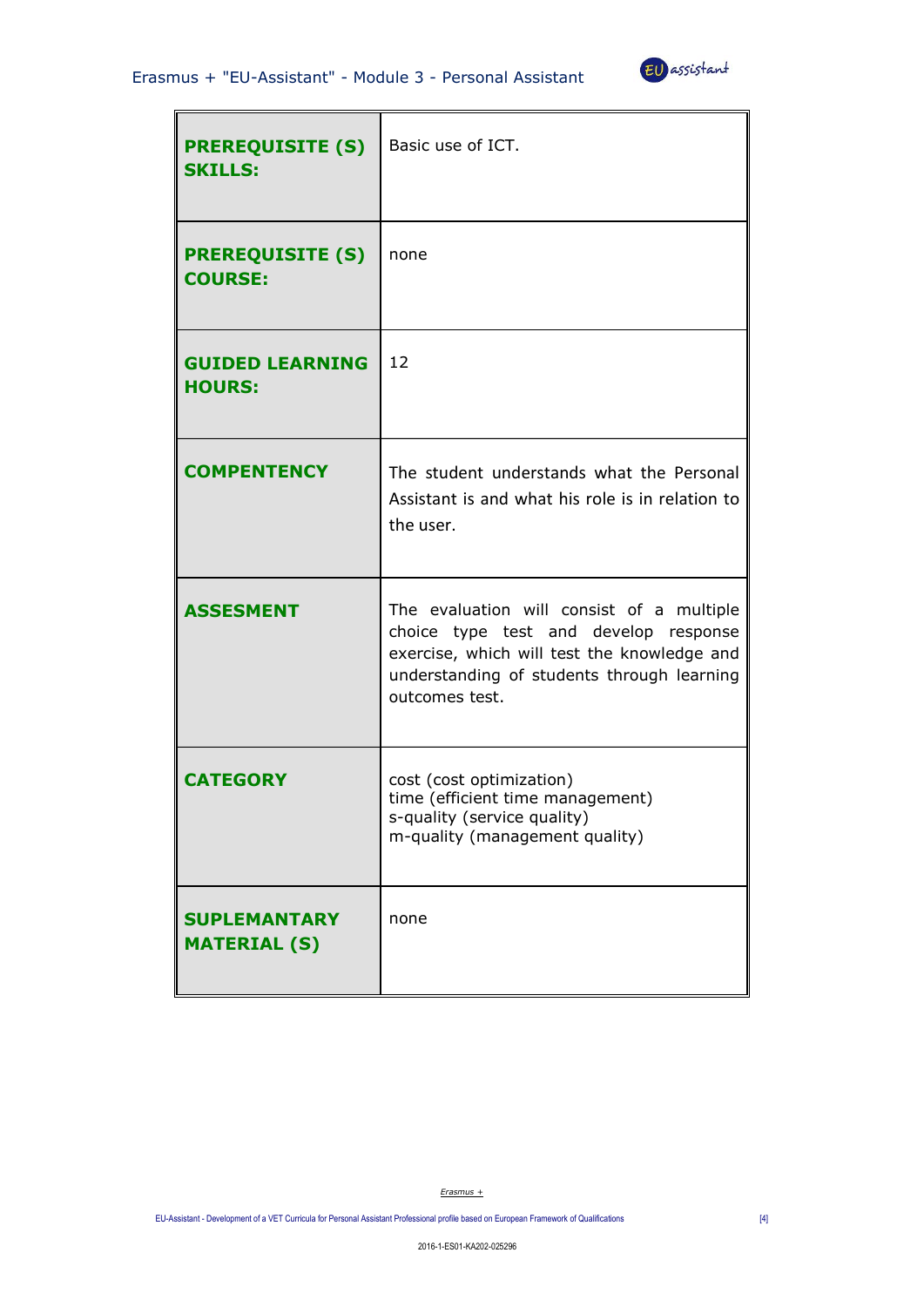

# **2. INTRODUCTION**

Dear participant,

Welcome to this module! This module is created within the training framework for people who are interested in becoming personal assistants for people with disabilities. In this module you will learn about this professional figure, its functions and competences, the features of a good personal assistant and about ethical and employment aspects.

Module 3 includes contents about what the personal assistant is, its functions and its competences: personal and technical, the tasks to perform, what Personal Support Plan for Independent Living (PSPIL) is and its paper in this job, features of a good personal assistant, ethical aspects and employment.

Warm regards,

EU- Assistant Project Team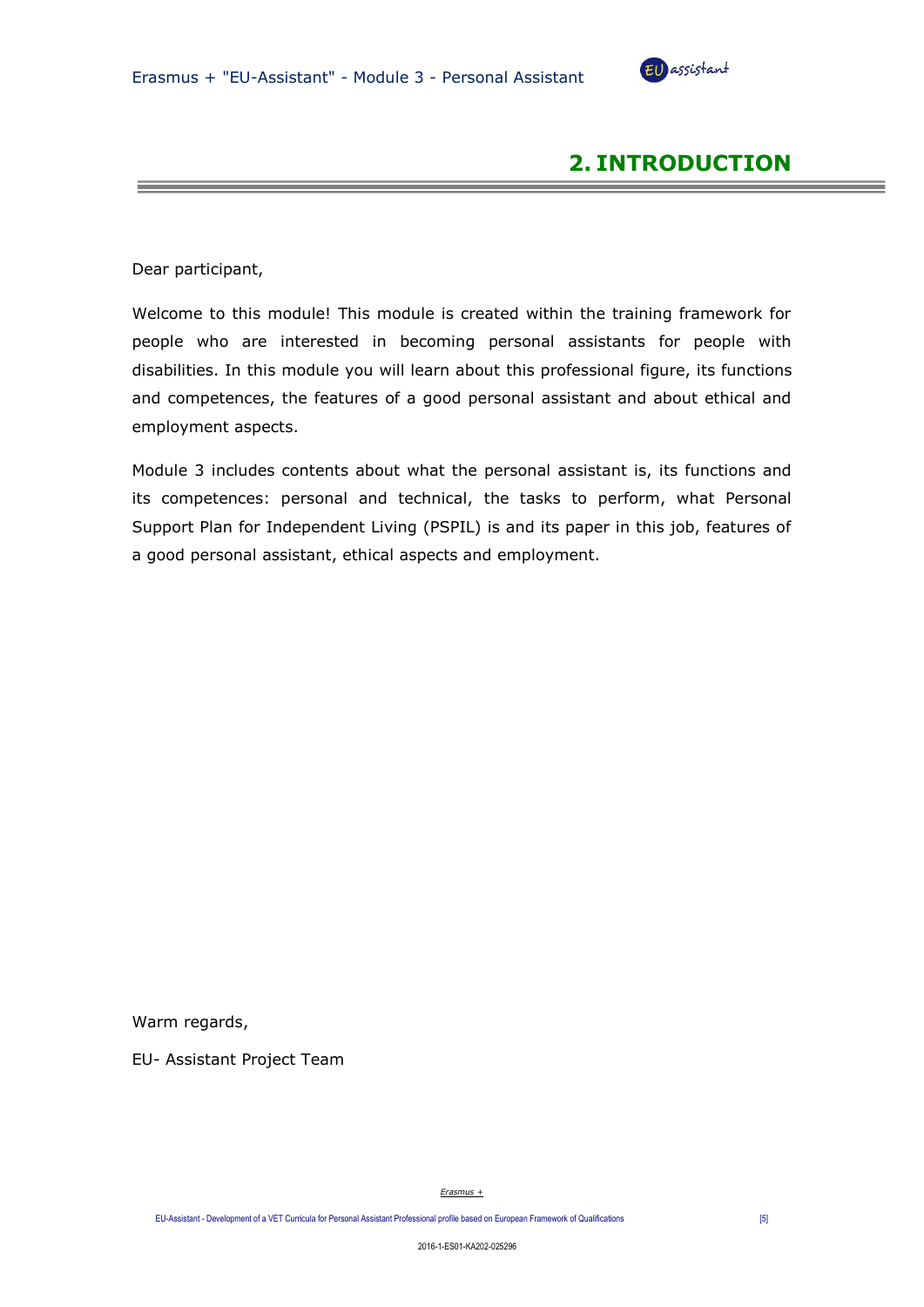

# **3. DEFINITION**

Personal Assistant is a professional figure who performs or helps to perform the tasks of daily life to another person for their functional diversity situation cannot perform by itself or has many difficulties.

It is regulated by a professional support contract in which the user is the contracting party. This support is physical and is based on the desire and the right of persons with disabilities to control their own lives and to live with dignity involved in being on equal opportunities with the rest of society.

According to Rodriguez-Picavea, A. and Romañach J. (2006) "Personal Assistant is a person who helps another to develop their life."



A personal assistant (PA) is an employment figure performs a service that enables people with disabilities to lead independent lives while promoting selfdetermination, personal autonomy and decision-making.

He/she is a professional who relies on those activities that someone else cannot do by itself because of its functional diversity (permanent or temporary), in the manner and at the time it requests it, regardless of the environment that you are.

Thus he obtains an economic benefit, on the basis of by a contract of employment according to his work.

The job is to support and accompany the person with disabilities, following his/her guidelines in all actions that he/she, by personal functional diversity, believes cannot run itself or would require a great effort or exposing to a high risk, also in case having skills personal to perform them.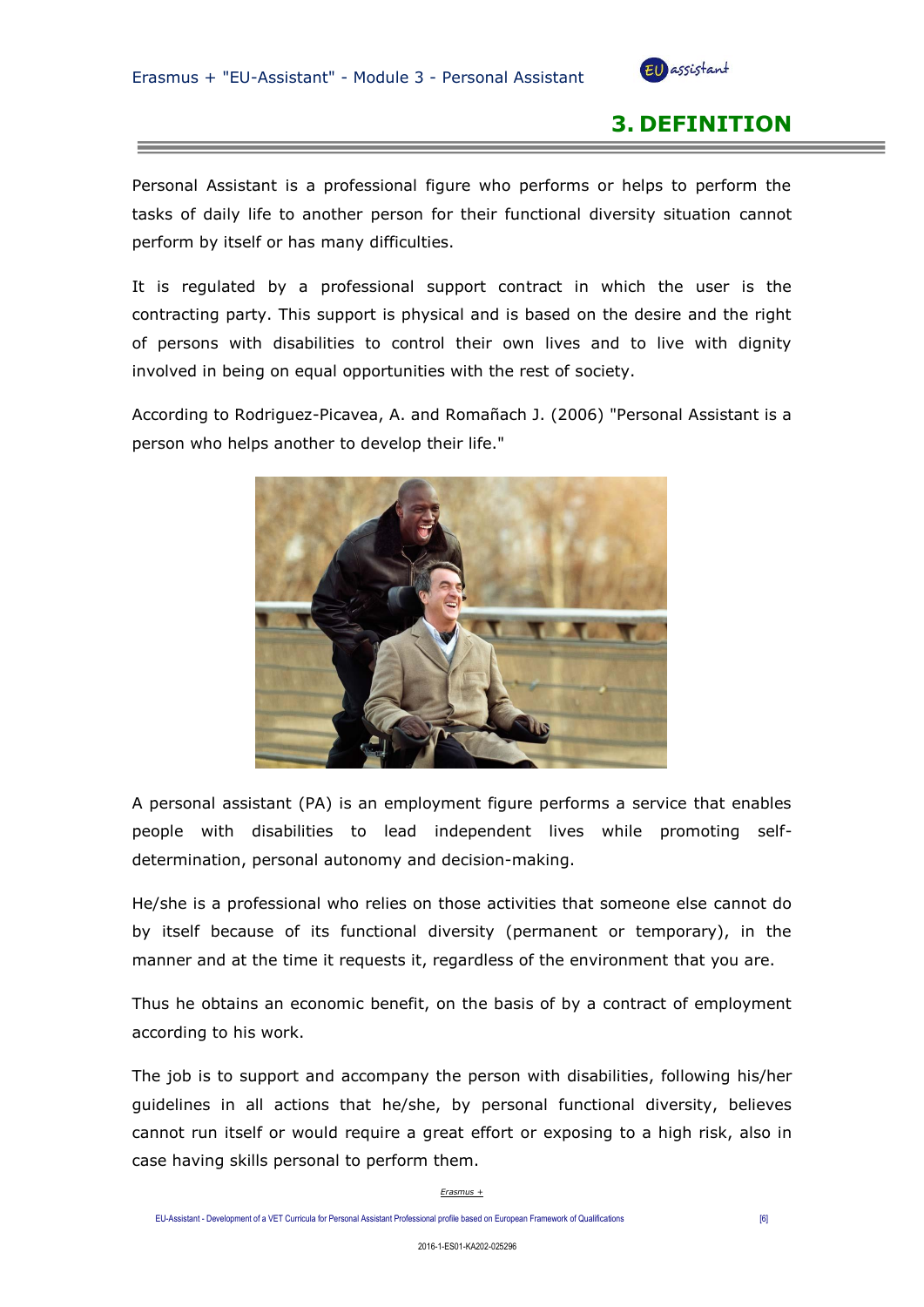#### Erasmus + "EU-Assistant" - Module 3 - Personal Assistant



The person with functional diversity must have control of the management of service contracts, thus by an employment contract states that the PA is the employee of the PFD (person with functional diversity), who defines the conditions of service from a Personal Support Plan for Independent Living (PSPIV).

The personal assistant is the best guarantee that the will of the person with functional diversity is respected.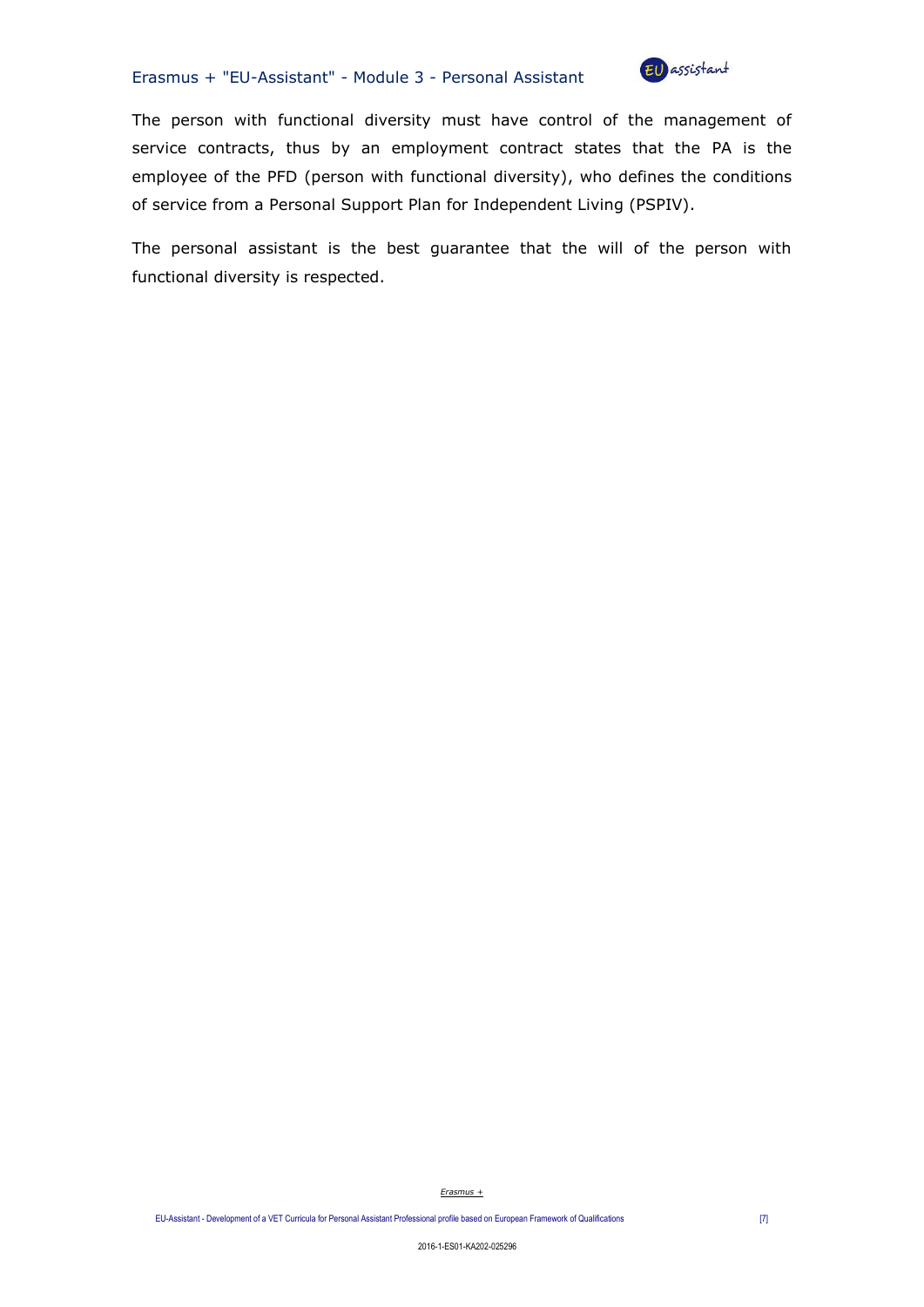

# **4. FUNCTIONS AND COMPETENCES OF PERSONAL ASSISTANT**

#### **4.1. Functions and competences**

Personal Assistant performs the tasks, pursuing certain goals or goals, always marked by the person who hired him. That's why we say that personal assistance is a different way to give the necessary support to individuals, regardless of their functional diversity.

Although the ultimate aim pursued is the achievement of an independent living project by the PFD, this goal implies achieving the following:

- Facilitate self-determination and decision-making of the PFD.
- Provide PFD support staff necessary to carry out its project of independence.
- Increase the level of satisfaction of the PFD with regard to achieving independent living.
- Reduce overload or stress that occurs between the PFD and their families and / or support.
- Facilitate the active participation and taking responsibility of PFD in relation to the service they receive.

In short, the PA must provide a new alternative service person-centered, allowing the PFD to live as far as possible in an autonomous and active. This model proves that the person resides and develops his/her daily lives in their familiar physical and social environment, facilitating a way of life different from the classic concepts based on culture of caring and/or institutionalization.

#### **Competences:**

The competences have been broken down into two blocks: personal and technical. We consider that the Personal Assistant requires technical knowledge that facilitates the development of the activities that their profession entails. Likewise, we must consider that the Personal Assistant requires personal competences (flexibility, promotion of autonomy, organizational capacity ...) that ensure an appropriate interaction with the user.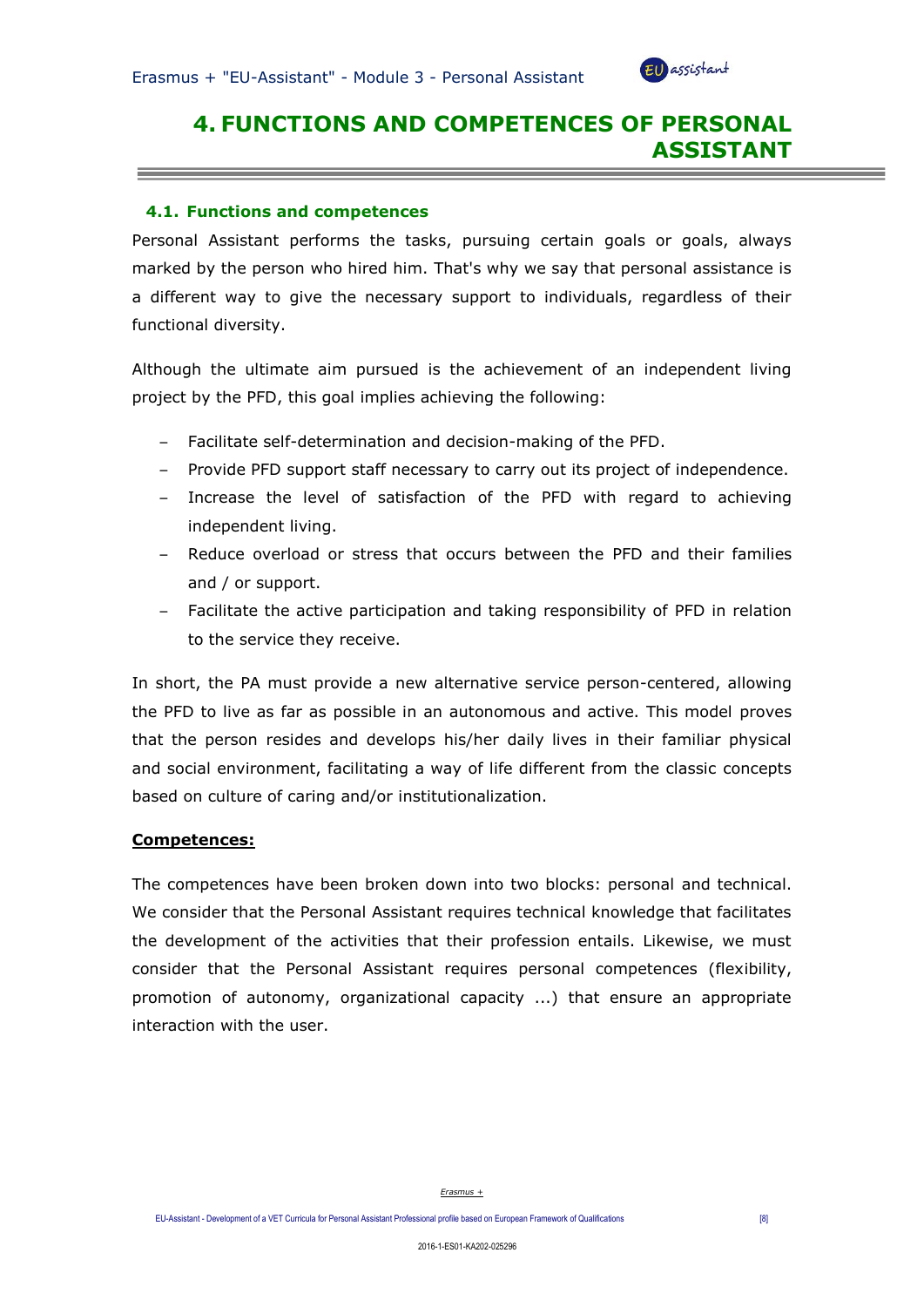

#### *Personal competences*

### **FLEXIBILITY**

| <b>KNOWLEDGES</b>                                     | <b>SKILLS</b>                       | PERSONAL, SOCIAL AND<br><b>METHODOLOGICAL ABILITIES</b> |
|-------------------------------------------------------|-------------------------------------|---------------------------------------------------------|
| Know and understand the                               | for<br>alternatives<br>Search<br>to | Sensitivity<br>user's<br>to                             |
| diversity that exists within<br>society               | unforeseen situations               | circumstances                                           |
| Know the needs of people<br>with functional diversity | Be versatile                        | Predisposition<br>accepting<br>to<br>changes            |
| Know the functions of a<br>personal assistant         | Learning ability                    | Want to learn and keep improving                        |

## **RESPECT**

| <b>KNOWLEDGES</b>              | <b>SKILLS</b>                   | PERSONAL, SOCIAL AND            |
|--------------------------------|---------------------------------|---------------------------------|
|                                |                                 | <b>METHODOLOGICAL ABILITIES</b> |
|                                |                                 |                                 |
| Know the role they have        | Being in the background         | Have an open mind               |
| as employees                   |                                 |                                 |
|                                |                                 |                                 |
| To<br>know<br>different<br>the | Manage conflicts in a calm and  | Be assertive, calm and patient  |
| conflict<br>resolution<br>and  | resolute manner                 |                                 |
| management<br>anger            |                                 |                                 |
| techniques                     |                                 |                                 |
|                                |                                 |                                 |
| Know the rights of the         | Ensure<br>the<br>privacy<br>and | Be respectfully                 |
| user                           | confidentiality of the user's   |                                 |
|                                | life.                           |                                 |
|                                |                                 |                                 |
| Know what their functions      | Respect the user's decisions    |                                 |
| are                            | and their rhythms               |                                 |
|                                |                                 |                                 |
| Learn the user's needs         | Respect religious and spiritual |                                 |
| and preferences                | needs of the DP                 |                                 |
|                                |                                 |                                 |

*Erasmus +*

EU-Assistant - Development of a VET Curricula for Personal Assistant Professional profile based on European Framework of Qualifications [9]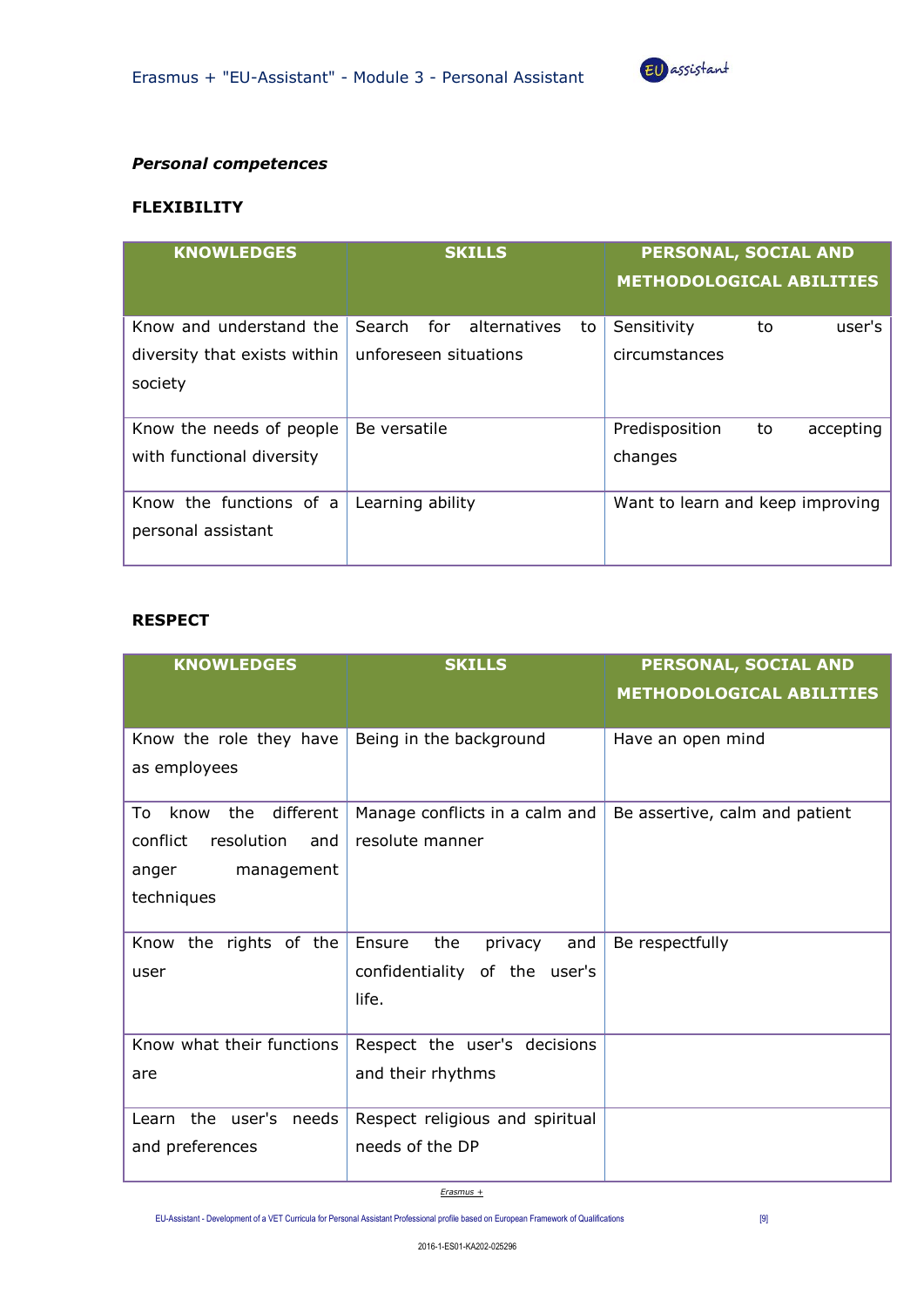

#### **AUTONOMY PROMOTION**

| <b>KNOWLEDGES</b>                  | <b>SKILLS</b>                                           | PERSONAL, SOCIAL AND                                             |
|------------------------------------|---------------------------------------------------------|------------------------------------------------------------------|
|                                    |                                                         | <b>METHODOLOGICAL ABILITIES</b>                                  |
| To know what the ILF is            | Act according<br>to the<br>ILF                          | Encourage the user to make their                                 |
|                                    |                                                         | own decisions                                                    |
|                                    | principles                                              |                                                                  |
| Know<br>where<br><b>ILF</b><br>the | Restrict yourself to offering                           | Do not judge user decisions                                      |
| arises                             | support strictly in what the                            |                                                                  |
|                                    | user needs                                              |                                                                  |
| Know the basic principles          | Promote<br>their<br>capacities,                         | Be active, not manager                                           |
| of ILF                             | without focusing on their FD.                           |                                                                  |
|                                    |                                                         |                                                                  |
| Knowing techniques                 | Be aware of possible dangers                            | Support them<br>their<br>in<br>society                           |
|                                    |                                                         | integration and family                                           |
| the<br>Know<br>user's              | Support the FDP according to                            | Be sensitive to the reality of people                            |
| capabilities                       | their own skills in their own                           | with FD                                                          |
|                                    |                                                         |                                                                  |
|                                    | capacity                                                |                                                                  |
| Know the basic security            |                                                         | Treat in accordance with the Defend the rights of people with FD |
| measures                           | of<br>equality/<br>principle                            |                                                                  |
|                                    | Applying the security rules in                          |                                                                  |
|                                    | the environment                                         |                                                                  |
|                                    |                                                         |                                                                  |
|                                    | Know the ethical rules of Aware of the ethical rules of | Be committed to the ILF and the                                  |
| the PA profile                     | the PA profile                                          | objectives of the personal assistant                             |
|                                    |                                                         | profession                                                       |
|                                    |                                                         |                                                                  |

## **COMMUNICATIVE ABILITIES**

|    | <b>KNOWLEDGES</b> |  | <b>SKILLS</b>                       | <b>PERSONAL, SOCIAL AND</b><br>METHODOLOGICAL ABILITIES |
|----|-------------------|--|-------------------------------------|---------------------------------------------------------|
| To |                   |  | know the different Active listening | Be prudent                                              |

*Erasmus +*

EU-Assistant - Development of a VET Curricula for Personal Assistant Professional profile based on European Framework of Qualifications [10]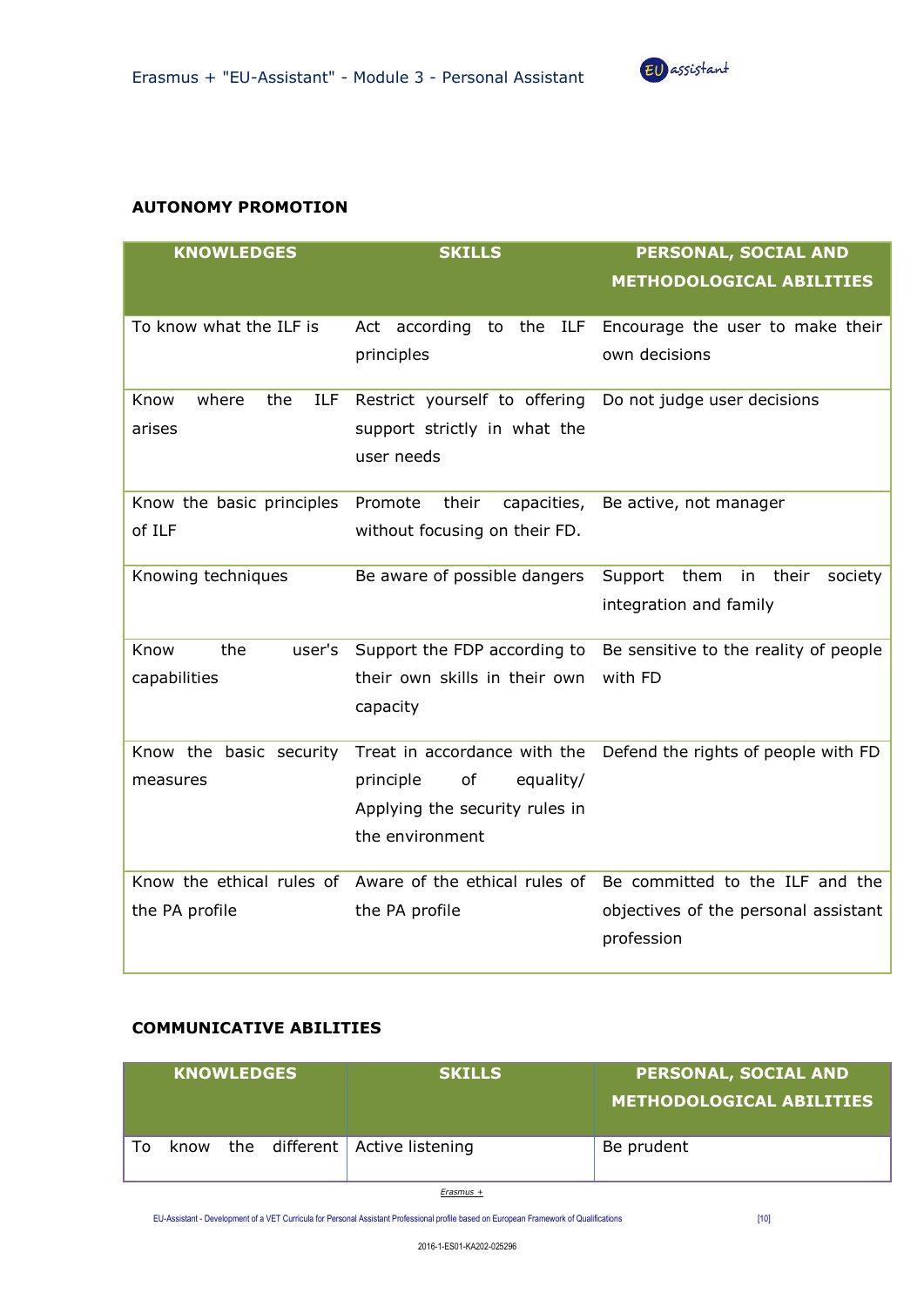



| communicative styles                      |                                  |                   |
|-------------------------------------------|----------------------------------|-------------------|
| To<br>the<br>know                         | Ability of verbal expression     | Kind and friendly |
| communicative barriers                    | (to be a good communicator)      |                   |
| Know<br>effective                         | Audible<br>listening             | Empathy           |
| communication                             | comprehension of the user        |                   |
| techniques                                |                                  |                   |
| conflict resolution<br>Know<br>techniques | Nonverbal Expression             | Assertiveness     |
| techniques of<br>To<br>know               | Ability<br>provide<br>to<br>good | Honesty           |
| self-control and emotional                | feedback                         |                   |
| regulation                                |                                  |                   |
|                                           | Self-control                     | Sensitivity       |

## **ORGANIZATION ABILITIES**

| <b>KNOWLEDGES</b>                                                       | <b>SKILLS</b>                    | PERSONAL, SOCIAL AND<br><b>METHODOLOGICAL ABILITIES</b> |
|-------------------------------------------------------------------------|----------------------------------|---------------------------------------------------------|
| know techniques of<br>To<br>time management                             | Know how to organize the<br>work | Desire to work                                          |
| techniques<br>for<br>Know<br>finding<br>planning<br>and<br>alternatives | Find alternatives                | Initiative                                              |
| Know the functions of a<br>PA                                           |                                  | Punctuality                                             |
|                                                                         |                                  | Responsibility                                          |
|                                                                         |                                  | Proactivity                                             |

## *Technical competences*

## **THEORETICAL BASES**

*Erasmus +*

EU-Assistant - Development of a VET Curricula for Personal Assistant Professional profile based on European Framework of Qualifications [11]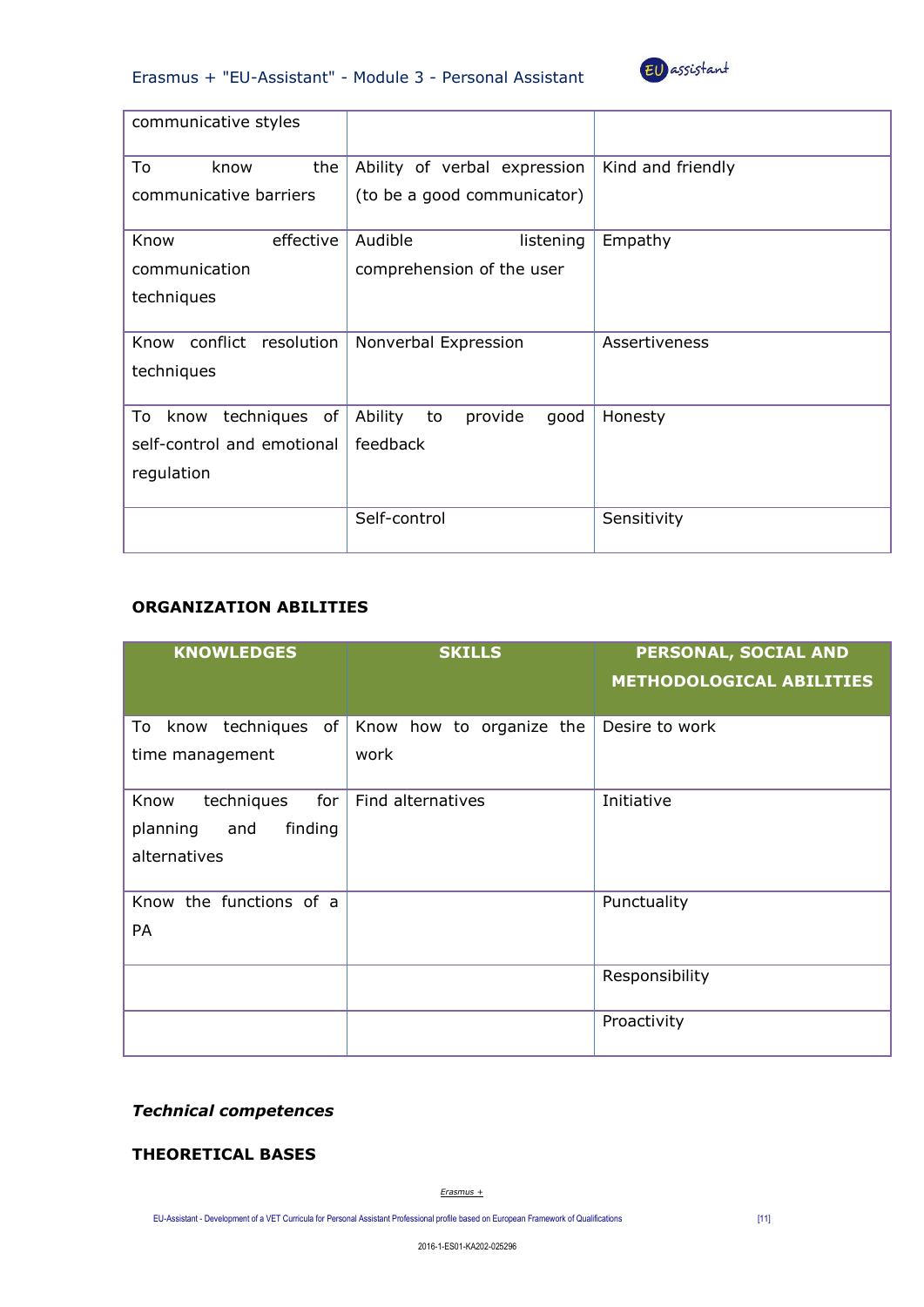



| <b>KNOWLEDGES</b>                             | <b>SKILLS</b>                                    | PERSONAL, SOCIAL AND<br><b>METHODOLOGICAL ABILITIES</b> |
|-----------------------------------------------|--------------------------------------------------|---------------------------------------------------------|
| Know<br>the FD<br>its<br>and<br>implications  | Learning capacity                                | Motivation                                              |
| Know the functions of the<br><b>PA</b>        | Attentional ability                              | Eager to learn                                          |
| Understand<br>the<br>independent living model | Know<br>the<br>how<br>to<br>use<br>computer tool |                                                         |

## **DAILY LIFE ACTIVITIES**

| <b>KNOWLEDGES</b>              | <b>SKILLS</b>                    | PERSONAL, SOCIAL AND             |
|--------------------------------|----------------------------------|----------------------------------|
|                                |                                  | <b>METHODOLOGICAL ABILITIES</b>  |
|                                |                                  |                                  |
| different<br>To<br>know<br>the | Maintain<br>proper<br>hygiene/   | To be responsible                |
| techniques<br>of               | take<br>preventive<br>measures   |                                  |
| mobilizations<br>and           | against possible risks           |                                  |
| transfers                      |                                  |                                  |
|                                |                                  |                                  |
| To know the techniques         | Make transfers                   | Be careful                       |
| for the dress, the hygiene     |                                  |                                  |
| and the feeding                |                                  |                                  |
|                                |                                  |                                  |
| Know<br>incontinence<br>the    | Carry out mobilizations          | Respect how the user needs to be |
| products and their use         |                                  | helped                           |
| Know the existence and         | Take                             | Carry out functions in the best  |
|                                | appropriate<br>security          |                                  |
| operation of the transfer      | measures for both the user       | possible way                     |
| lift and other technical       | and the assistant                |                                  |
| supports for daily life        |                                  |                                  |
|                                |                                  |                                  |
| Know<br>the<br>necessary       | Know<br>how<br>the<br>to<br>use  | Be proactive                     |
| health<br>safety<br>and        | lift<br>transfer<br>other<br>and |                                  |
| measures                       | technical supports for daily     |                                  |
|                                | life                             |                                  |
|                                |                                  |                                  |
| effects<br>and<br>side<br>Know | Know<br>how<br>to<br>use         |                                  |
|                                |                                  |                                  |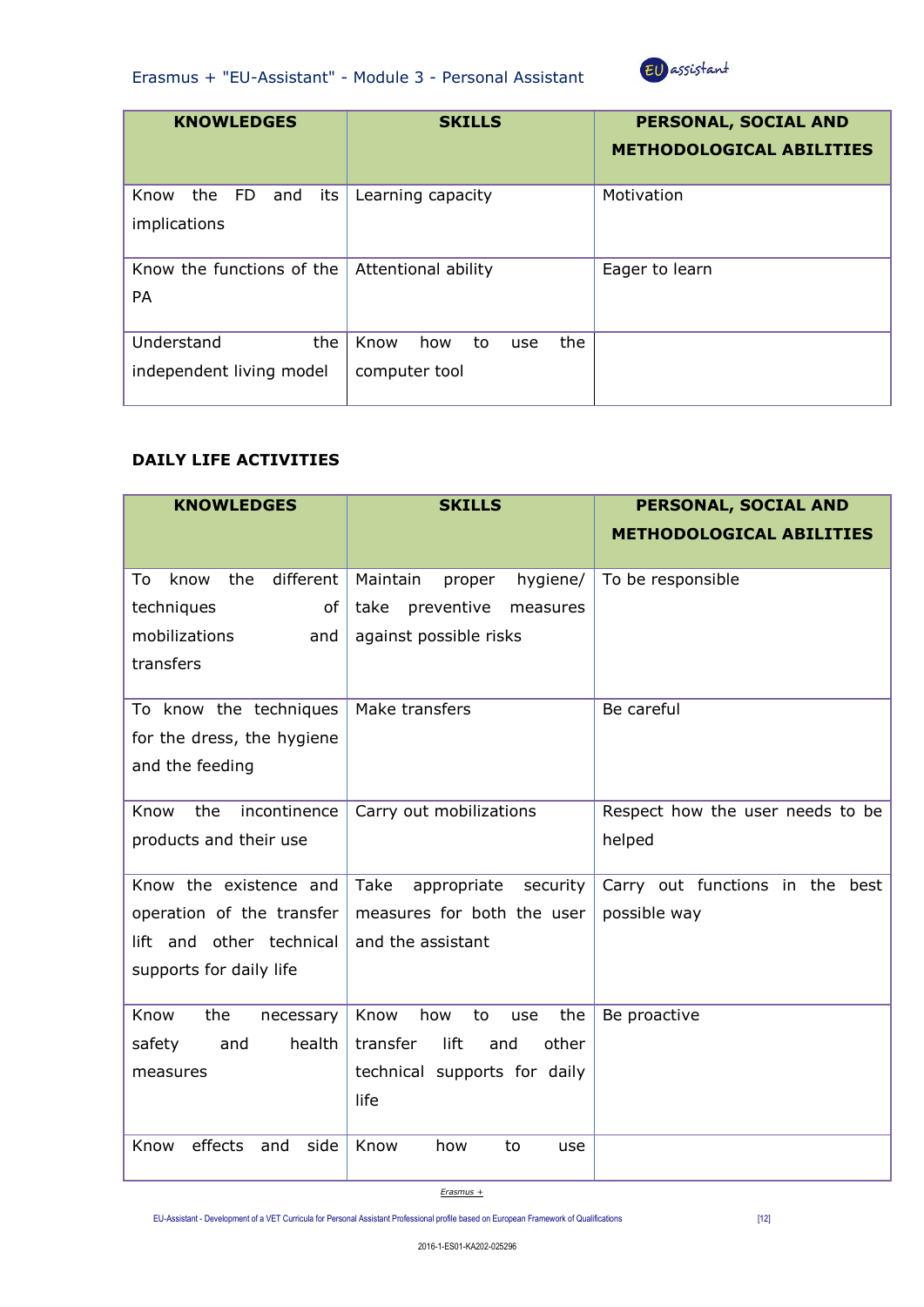

| effects of the incontinence   incontinence products |  |
|-----------------------------------------------------|--|
| products                                            |  |
|                                                     |  |

### **4.2. Tasks to be performed**

We talk about a labor agreement between user and PA. Each user is a special case, as are their needs and situation.

Tasks that incorporate personal assistance service can be structured into four types:

- Personal care activities.
- Home help activities.
- Accompanying activities and support activities inside and outside the home.
- Other activities that are part of the project of independence.

Following considerations on the figure of Personal Assistant Bill to Promote Personal Autonomy and Care for Dependent Persons A. Rodríguez-Picavea and J. Romañach (2006) spelled out this type of activities, which in turn, usually divided into the following areas:

• **Personal Tasks**: are all those that are related directly to the person, such as grooming (washing, showering, shaving, plucking, etc.), get dressed, get out of bed, help physiological needs help eating, drinking , undressing and going to bed, preparing and taking medication. Answering the phone, taking notes, turning pages etc. Similarly, it also includes caring for people who are in charge of permanent or ad hoc PFD form: children, nephews, grandchildren ... or support other PFD that are at peak times with the contractor.

• **Household tasks:** those performed inside the home, from cleaning the house itself, to make beds, sorting clothes, used appliances, to make food or cater to animals or plants.

• **Tasks Accompaniment** is to accompany the person with disabilities (regardless of age) at home, at work, on the street (either to manage roles, go to the bank or purchase), on trips and leisure activities, as well as vacation time.

• **Driving Force**: sometimes, the wizard has to drive a car, either to carry or pick up the person with disabilities, to accompany her to pick up third, etc ..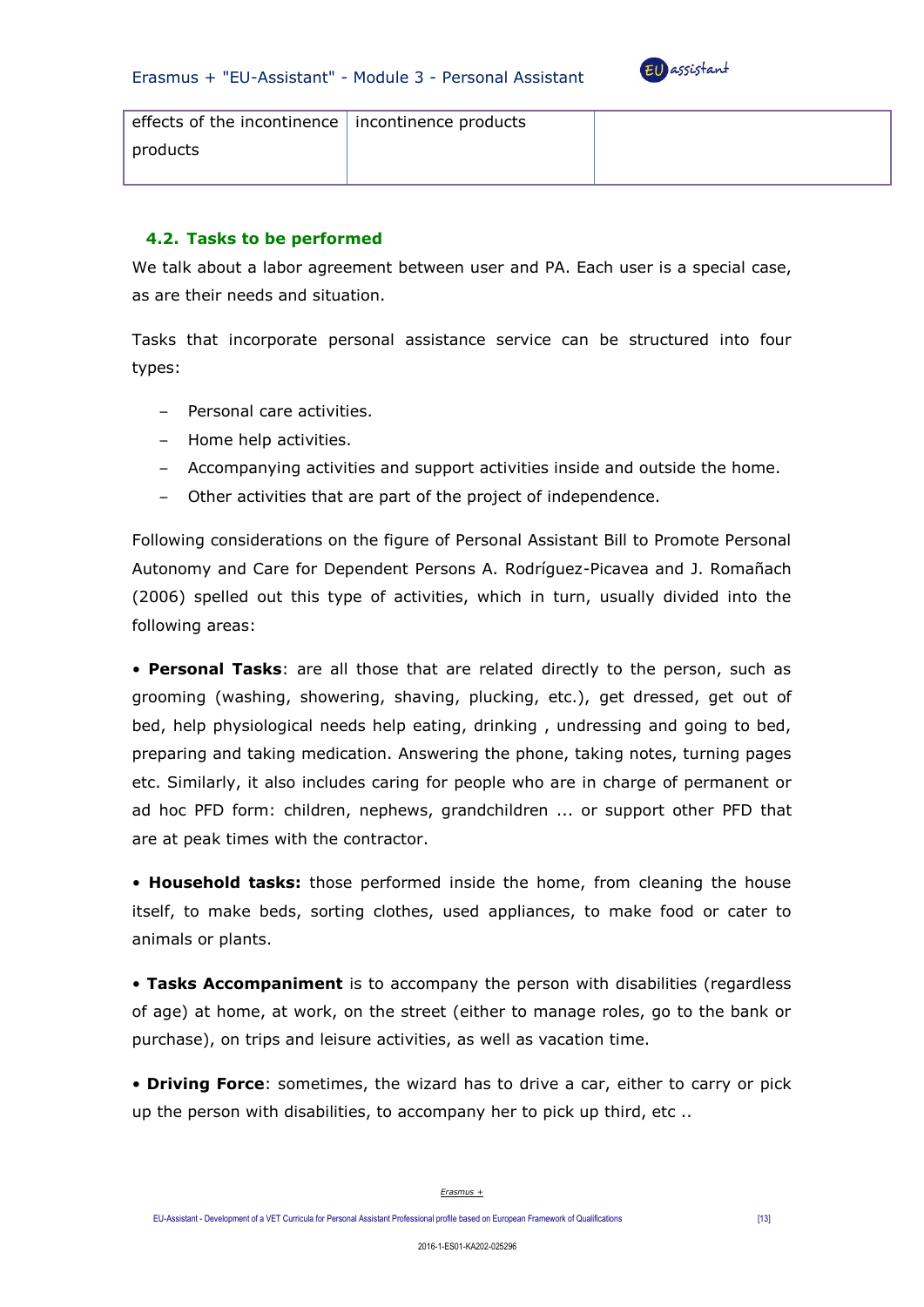

• **Communication tasks**: refers to both interpretation in sign language for the hearing functional diversity, and the interpretation of the different alternative communication systems that sometimes some people use people with limitations in communication (for example, cerebral palsy)

• **Coordination tasks**: those relating to planning and daily decision-making support.

• **Exceptional Tasks:** are those that are caused by an unforeseen situation. It will always act adhering to a previously established protocol for such cases by the assisted person himself.

• **Special tasks**: those related to sex-related activities (meaning those which involve the support or assistance in the preparation). In some countries such as Germany or Denmark, there is the figure of the sexual assistant.

Although the PA can be regulated and specialized geriatric or similar type training or experience in the care or assistance, it is essential to begin attending a new user does so with the intention of listening and learning that way you want this or this be addressed / a. While both meet basic safety guidelines will be the / the user / or who will determine the shape and timing of tasks.

All the knowledge that has the personal assistant are useful for work, but do not forget that each person is unique and that the conditions in which their work will take place will not always be similar to those learned in theory.

## **4.3. Personal Support Plan for Independent Living (PSPIL)**

In short, the main function of PA is to support the user in achieving the Personal Plan for Independent Living that the user will have made (explicitly or implicitly) before hiring assistance and consisting of an approximate planning your day with specification those tasks that could be needed to support and the specification of the kind of this support.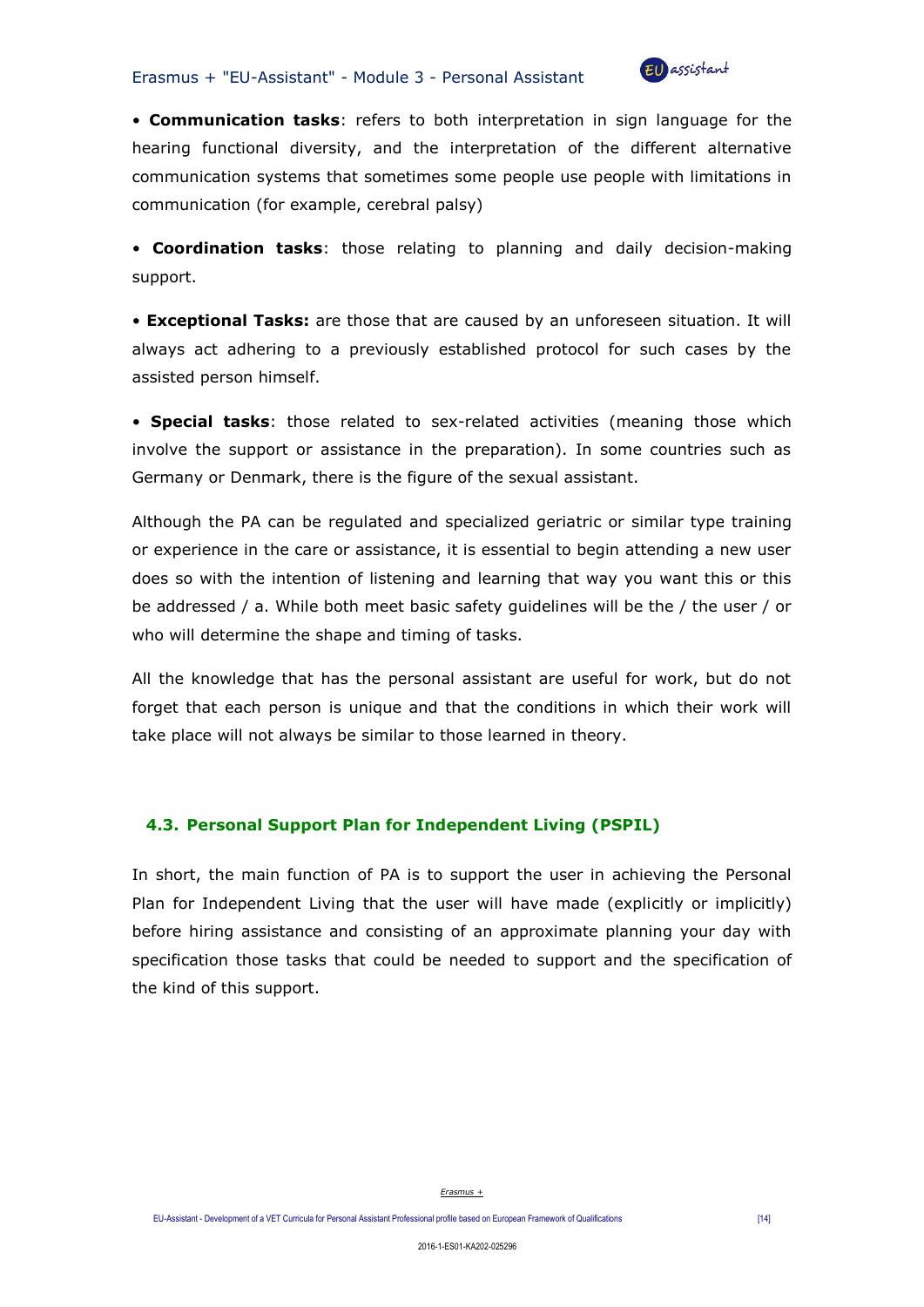

# **5. CHARACTERISTICS OF A GOOD PERSONAL ASSISTANT**

PA profile is not unique, but it is determined by the PFDs according to their functional and personal characteristics, their needs, their customs and their environment. Nevertheless, there are some basic requirements and certain features and / or skills that all personal assistants should have i order to facilitate good understanding and to ensure the full decision of the PFD. The basic requirements to be met by a person candidate to work as PA are:

- **1.** Assumption of the Independent Living Philosophy.
- **2.** Assumption of responsibility and commitment.
- **3.** Being over 18 years.

Among the features and / or skills that should have the Personal Assistant to facilitate the smooth operation of the service and therefore, must be put in value and be aware of them before starting work activity, it should emphasize the following:

- Initiative.
- Empathy.
- Assertiveness.
- Self.
- Honesty.
- Sensitivity to social realities.
- Confidentiality. \*The PA is in many private moments of the person and must maintain confidentiality about it.
- Flexibility.
- Have a stable biopsicosocial situation, to avoid the mistake of intervening as a participant in the life of the beneficiary.
- Respectful with the person and privacy.
- Not discriminate based on gender, sexual orientation, age...
- Be prudent.
- Active, but NOT manager.
- Take into consideration the indications and wishes of the person with disabilities.
- Ability to self-organize the work tasks. Take responsibility for the tasks , without forgetting the importance of conducting them timely and correctly.
- Capacity of continuous learning.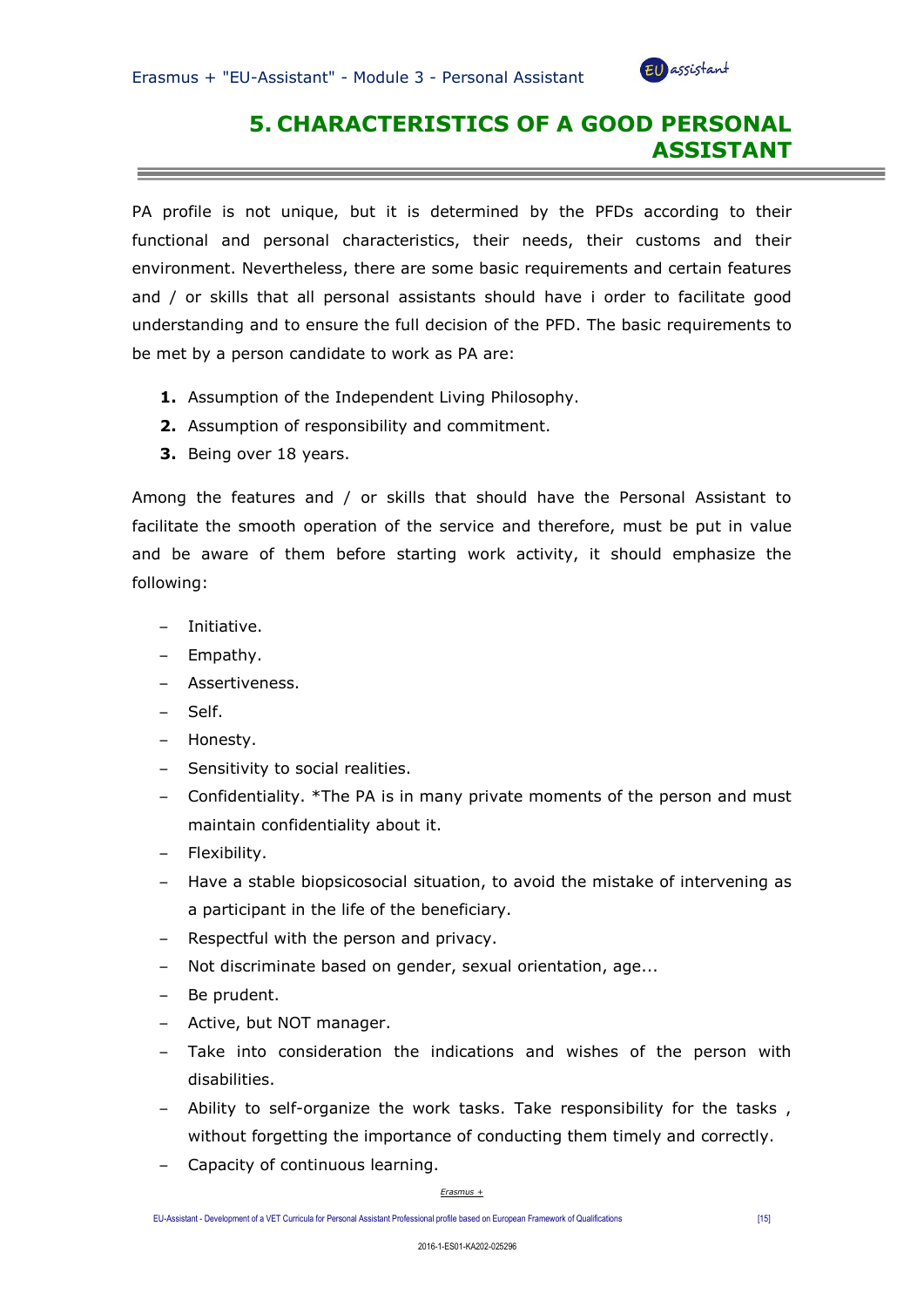#### Erasmus + "EU-Assistant" - Module 3 - Personal Assistant



- Balance and serenity to deal with conflict situations. \* For example, I find an accessible toilet full of boxes, it is important to have a critical and proactive attitude towards finding solutions, but not convenient to get angry or have overreactions.
- To be ordial and friendly.
- Versatility to perform different tasks. It is essential that a professional can cover all functions related to user needs / a.
- Good communicator, with the ability to convey information clearly and in an orderly, structured and accurate.
- Ability to stay in the background.
- Respectful with the pace of the other: preserving the independence of people and their autonomy. \* Do not get ahead if we are trying to do something alone.
- Support for the other to take their own decisions.
- Promote the capabilities and potential of people without focus on their diversity.

Responsibilities of PA

- Providing personal assistance service according to the teachings of the beneficiary of the service and document agreements.
- Help and accompany the beneficiary and generally not replace the actions of the family or the relational environment.
- Respect the rights of those involved, maintaining professional ethics indications derived from each situation, confidentiality, privacy and integrity of the properties of the beneficiary.
- Comply with labor obligations under the Schengen Convention and other labor regulations.

There are differences between the figure of the PA and other professional figures in the field of care to PFD, as described below:

- The PA should adapt to any environment and interacting properly, knowing at all times what their place. In all other professions in the same field, such efforts and skills are not necessary.
- *Erasmus +* - The PA is a professional based on a person-centered service, in which the PFD is the expert on own needs and how they should be supported. Instead, other professional figures are based on specific

EU-Assistant - Development of a VET Curricula for Personal Assistant Professional profile based on European Framework of Qualifications [16]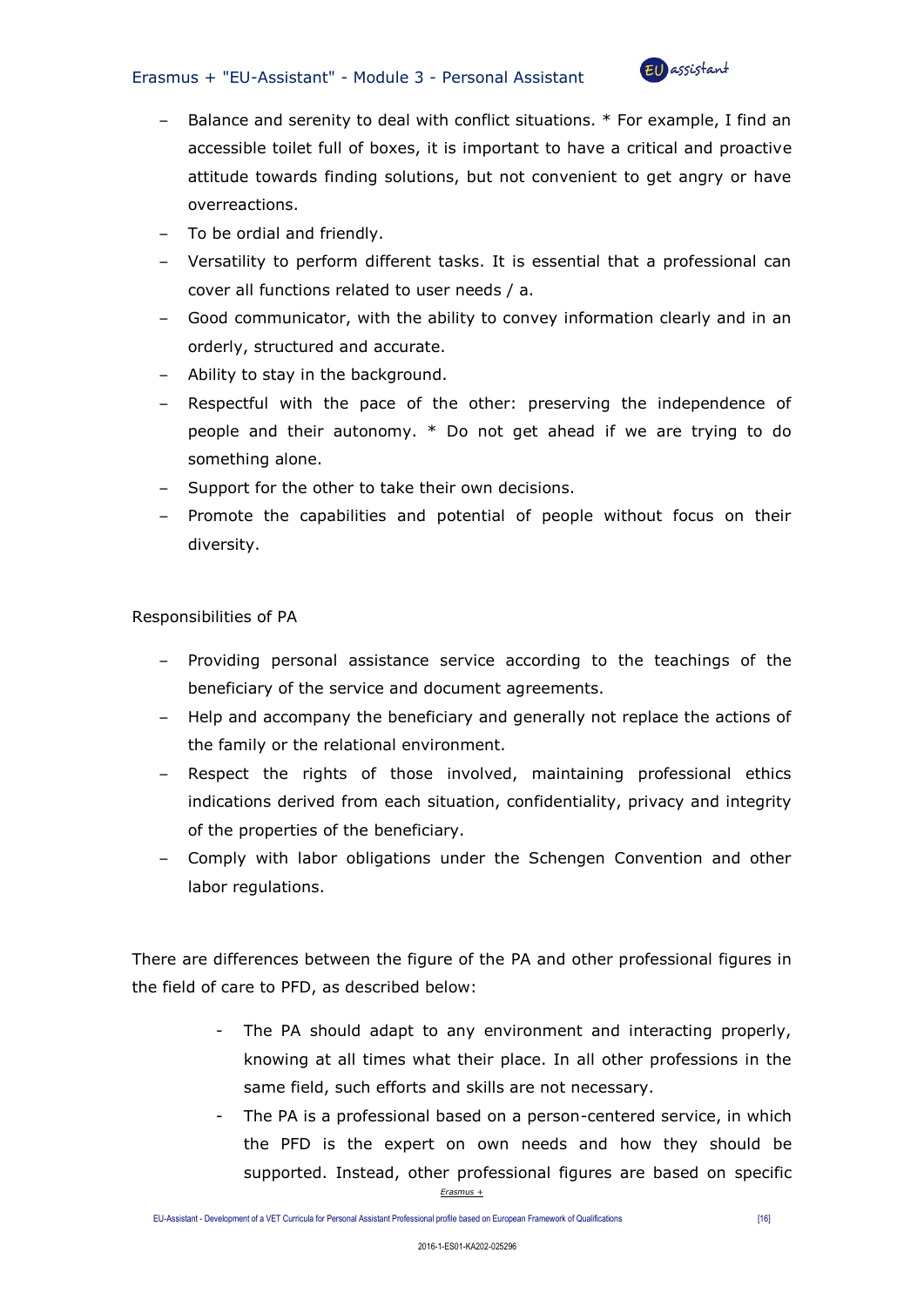

previous training, built on previous model of attention to diversity, such as the aforementioned medical-rehabilitation model, where the helper is candidate to be the expert of the process against the decisions of the supported person.

- With the PA no organized intermediaries are provided. However, when other labor figures involved, organizing tasks can be decided by a third party: a technical, social worker, an organization that provides the service, etc.
- Since the PA covers all areas of life PFD, functions are versatile and can play actions currently are attributed to other professionals: in addition to those associated with everyday life. By contrast, the functions of other professional figures are bounded. For example, a family caregiver cannot put a collector to a man with urinary incontinence, when this action is part of personal hygiene.
- The PA plans to work every day of the year and in all areas and activities PFD, while other figures are committed to specified working days and / or only in specific areas and preset, such as domestic, educational, labor or rehabilitation.
- The person with disabilities can hire freely who considers best for the position of personal assistant. Meanwhile other figures are assigned to the PFD by a third party.
- Who decides what action, spaces and times of personal assistant is the beneficiary and not an outside professional. When the work is done by other professional figures, decision making external professional.
- The PA is at the service of the person and not vice versa. But when professional figures attend the PFD, he/she must adapt to the conditions of their service.
- The PA is flexible and adapts to the PFD, even changing needs support changes in the activities of the PFD. The service provided by other professional figures is rigid/structured and does not include changes to adapt to the temporary activities.
- The PA provides freedom, independence and ability to improvise to PFD. With other figures there's no room for improvisation.
- The PA allows the changing role of the PFD. This implies to promote and to encourage the PFDs in assuming a full responsibility for his/her life and to do not accept decisions made by other people or

EU-Assistant - Development of a VET Curricula for Personal Assistant Professional profile based on European Framework of Qualifications [17]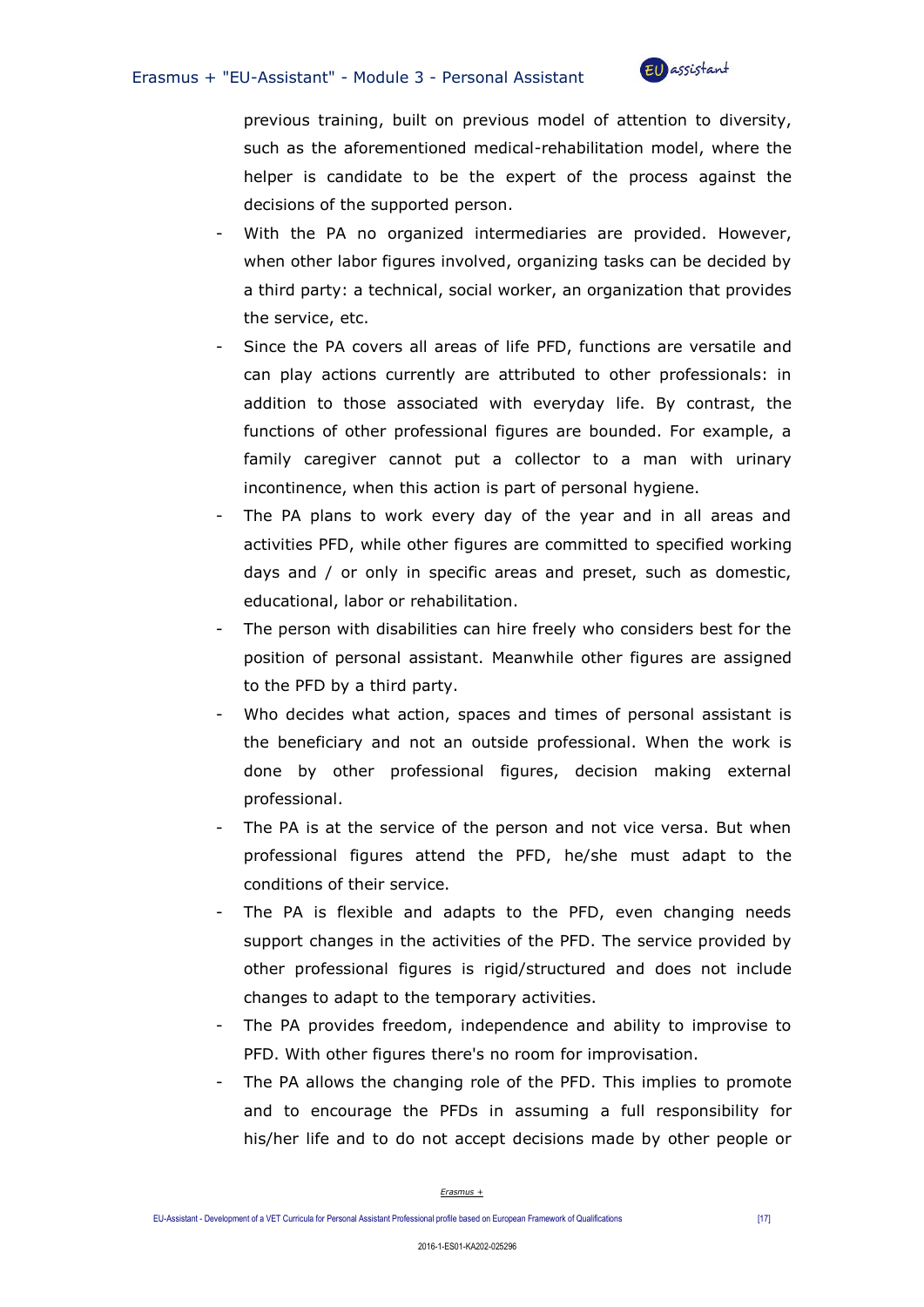



services in place of them. Instead, other professional figures perpetuate the role of PFD as dependent.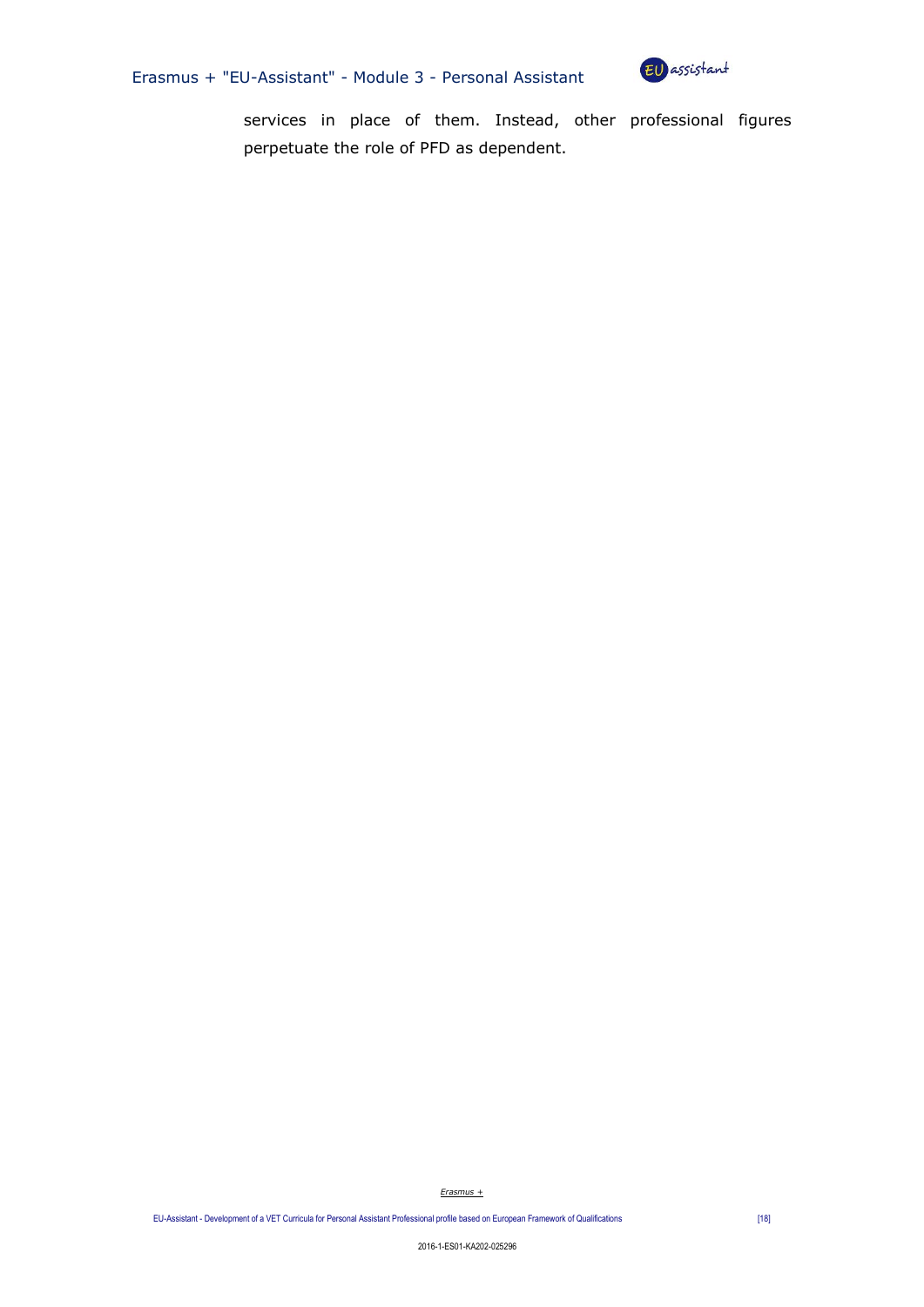

# **6. ETHICAL ASPECTS**

Ethics is the whole standards, values and principles that determine how the things should be done (T.C. Milli Eğitim Bakanlığı: 2013). These ethical rules try to illuminate the dilemmas arising from the differences between the expectations of the person with FD, their family and the personal assistant. Two-sided ethical rules should be taken into account.

In this case, it is important that the parties' empathy skills have been developed. Moreover, mutual respect, mutual assistance, mutual trust, and acceptance the opposite as it is, solving everything by talking are also important. Regarding the functional diversity of the disabled person, they can be provided with these services under the control of their family if required. They should be provided with services worthy of human dignity. Their capabilities should be supported and protected.

Here are the ethical principles of the personal assistant profile:

- $\triangleright$  Do-not harm principle: Care should be taken not to damage the people with FD while performing the care
- $\triangleright$  Benefit principle: Care should be given to the people with FD regarding their benefits.
- $\triangleright$  Justice principle: They should be treated in accordance with the principle of equality
- $\triangleright$  Accuracy principle: The truth should be taken into account as it is and any comments should not be added.
- $\triangleright$  Credibility principle: The mutual trust between the people with FD and PA should be employed.
- $\triangleright$  Autonomy principle: The people with FD should be provided to make the best decision for themselves at their own capacities.
- $\triangleright$  Prudence principle: The PA should have compassionate, carefully and empathetic attitudes towards the people with FD.
- $\triangleright$  Privacy principle: The privacy of the person with FD about all medical and personal information should be protected.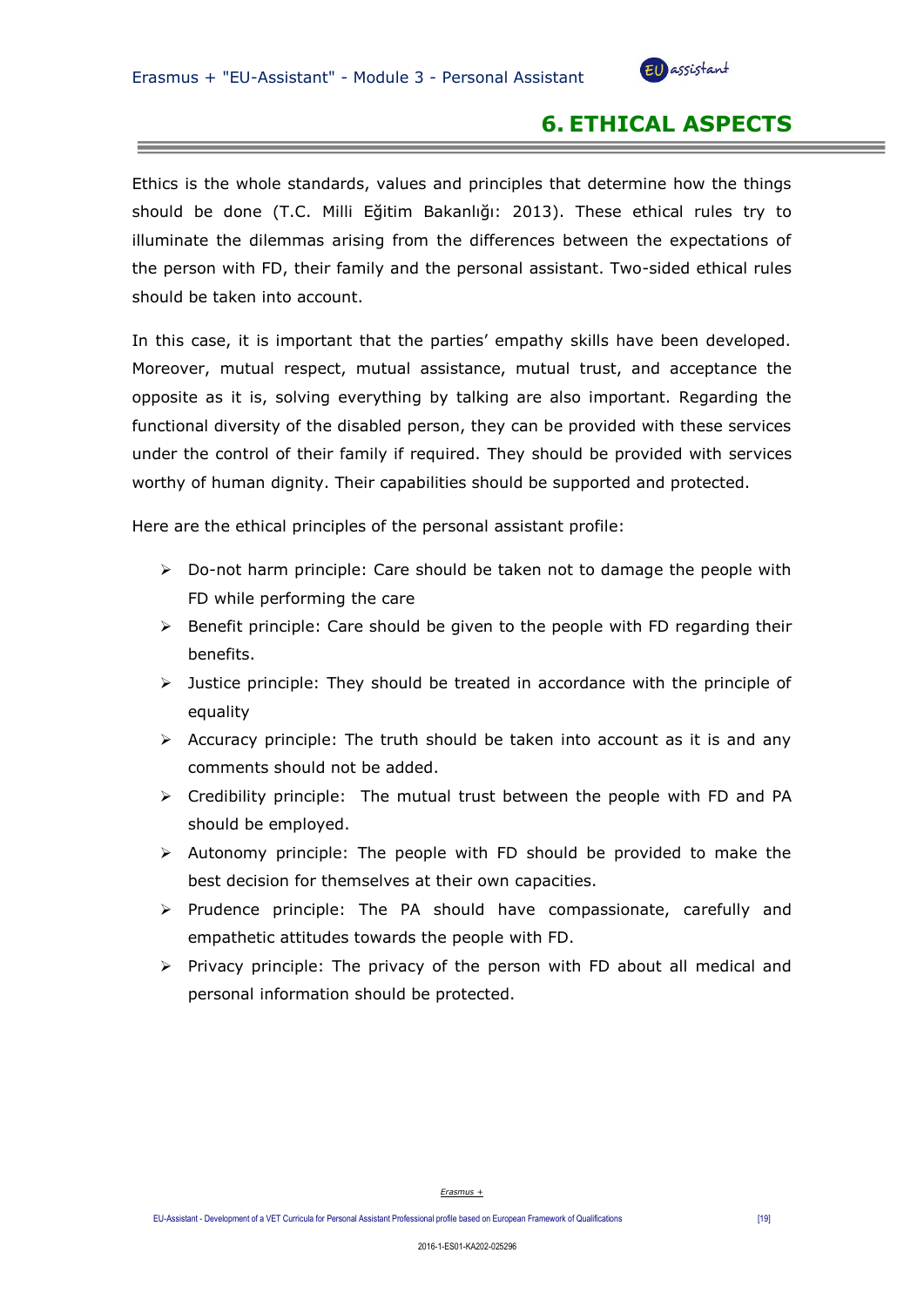

## **7. EMPLOYMENT**

The relationship between personal assistant and the person with disabilities or needing a support should always be regulated through a legal contract. It is recommended that this relationship should cover the following aspects:

> - Must be cordial, but we must remember that it is not a friendship. The PA is not a relative, or a friend or a servant, not a doctor or psychologist.

The maximum that rules the professional relationship is the contractual agreement between the two parties.

The first weeks of relationship are very important as it is when you start to establish the dynamics on which the relationship will be sustained. Both should communicate intensively in this period both to specify functions and to perform ways to manage conflicts or inconveniences that may arise.

- Personal assistant should be self-managed: the client or, must have direct control over the service and the choice in all respects, even in the smallest details.
- must be respected and promoted the role that corresponds to the PFD, as well as for any relationship between employer and employee, in any work environment.

And of course, to end the relationship when failure in their job duties or PFD occurs decide that the relationship between her and her personal assistant has deteriorated such that, given the nature sometimes very intimate assistance received you can neither wish to receive personal assistance to that person and hire a different demand.

- The PA is a physical support, not psychological, affective or emotional. Both the PA and the beneficiary of the Personal Assistance must have clear the role of each.
- The boundaries of the relationship and roles should be clear. A very close relationship between personal assistant and beneficiary may involve a mix between work and personal roles, causing a greater number of problems (w.r.t. default schedules, duties, agreements, etc.).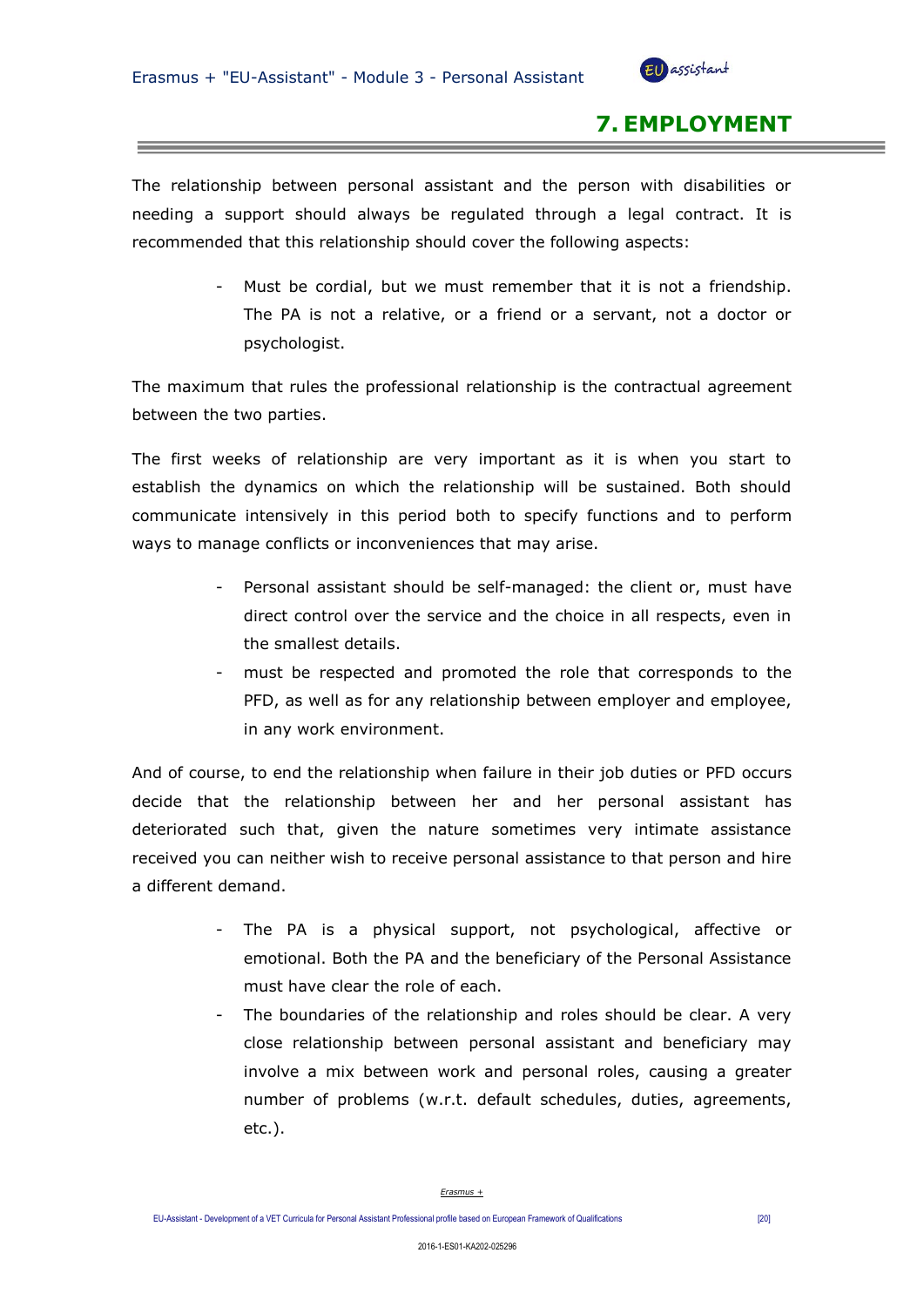## Erasmus + "EU-Assistant" - Module 3 - Personal Assistant



- There is no recipe to manage the relationship. The balance of the relationship between personal assistant and the beneficiary is part of a continuous learning process.